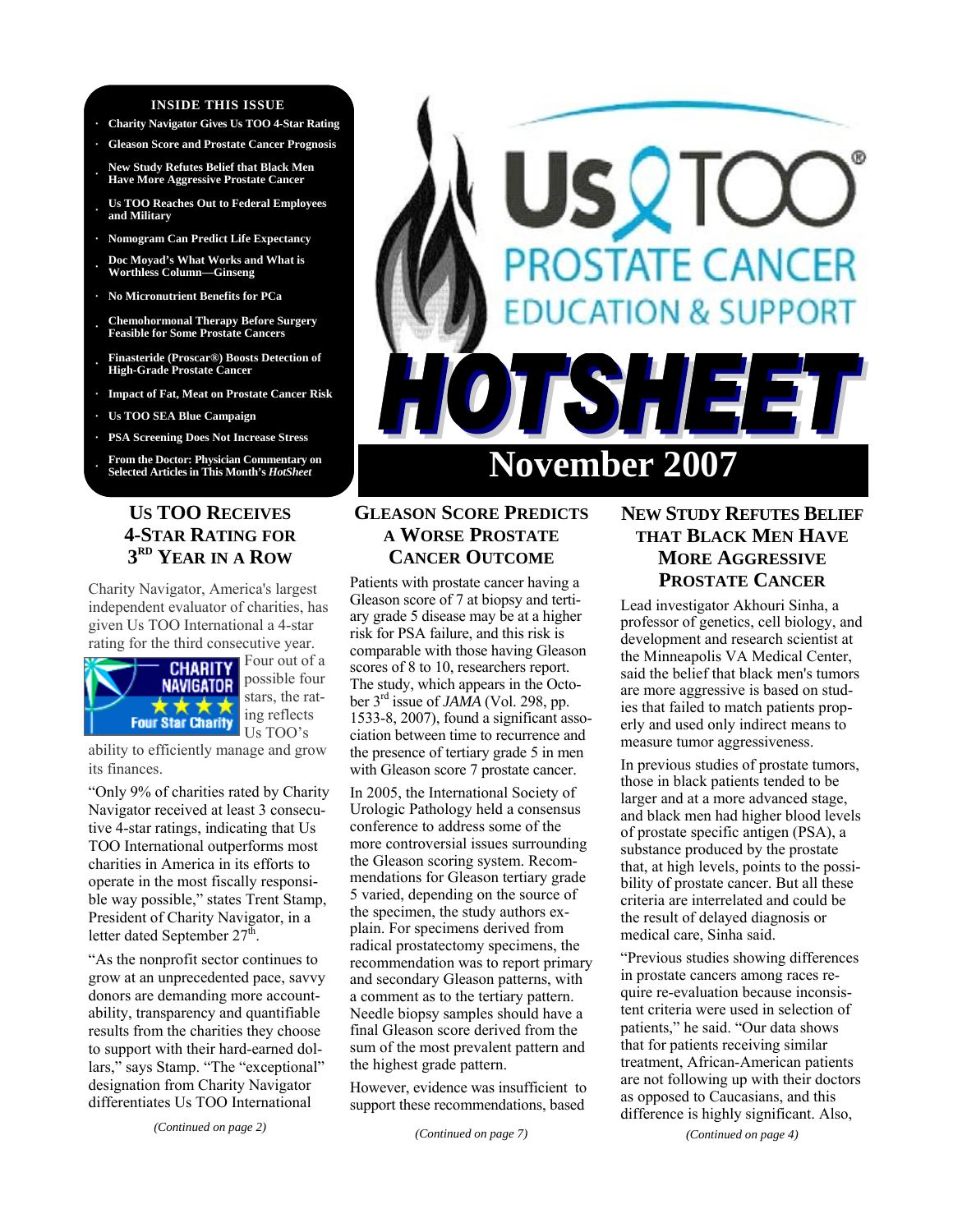### **PROSTATE CANCER PATIENT SUPPORT - CALL 1-800-80-US TOO, OR GO TO <WWW.USTOO.ORG>**



PHONE: (630) 795-1002 / FAX: (630) 795-1602 WEBSITE: WWW.USTOO.ORG

COPYRIGHT 2007, US TOO INTERNATIONAL, INC.

# **US TOO REACHES OUT TO FEDERAL EMPLOYEES AND MILITARY**

Each fall and winter, national and state Combined Federal Campaigns (CFC) invite eligible charities to attend health fairs at local Federal offices, plants and military bases to introduce themselves to their employees. Us TOO applied for and became eligible to participate in CFC October 2006.

All federal employees, including military personnel, are able to complete pledge cards to make donations to their charities of choice through payroll deductions. They learn of the charities at their workplace fairs, of which Us TOO has attended six events so far this year.

Us TOO wants to recognize and thank the local Us TOO chapter support group volunteers who attended these events to talk about Us TOO's mission and services, and distribute our patient educational materials!

The events and volunteers for programs held this year include:

 **Sept 17** – John D. Dingell VA Medical Center CFC Agency Fair, Detroit, Michigan – Jim Oakley and Ron Ciotti, Us TOO Beaumont Urology PC Support Group Chapter

- **Sept 25**  Detroit Postal Agency Fair, Detroit Michigan – Jerry Hardy, Us TOO Livonia Chapter
- **Oct 3**  King County Public Sector Employee Campaign, Seattle, WA – Jack Hudspeth, Us TOO Tacoma PC Support Group Chapter, and Jim Kiefert, Us TOO Mid Columbia PC Support Group and Us TOO Olympia PC Support Group Chapters
- **Oct 3**  IlIowa Bi-State CFC Kickoff Event, Rock Island Arsenal – Bill Palos, Us TOO Greater Quad Cities PC Support Group Chapter
- **Oct 11**  Detroit Post Office Jerry Hardy, Us TOO Livonia Chapter
- **Oct 12**  PA West CFC Kickoff, Boyers, PA – Kay Lowmaster, MSW, LSW, Us TOO Hillman Cancer Center Chapter

Thanks for your assistance!

Please share Us TOO's CFC number within your chapter, family and network of friends who either serve in the military, work for the post office or other Federal agency:

**CFC# 11614** 





*Photo at left:* 

*Us TOO volunteers Jack Hudspeth and Jim Kiefert (shown here) talk to prospective donors at King County Public Sector Employee Campaign in Seattle, WA.* 

*(Photo by Jack Hudspeth)* 

# **US TOO'S 4-STAR RATING FROM CHARITY NAVIGATOR**

*(Continued from page 1)* 

from its peers and demonstrates to the public it is worthy of their trust."

You may view Us TOO's full rating report, and look up other charities' scores, on the Charity Navigator website at <www.charitynavigator.org>.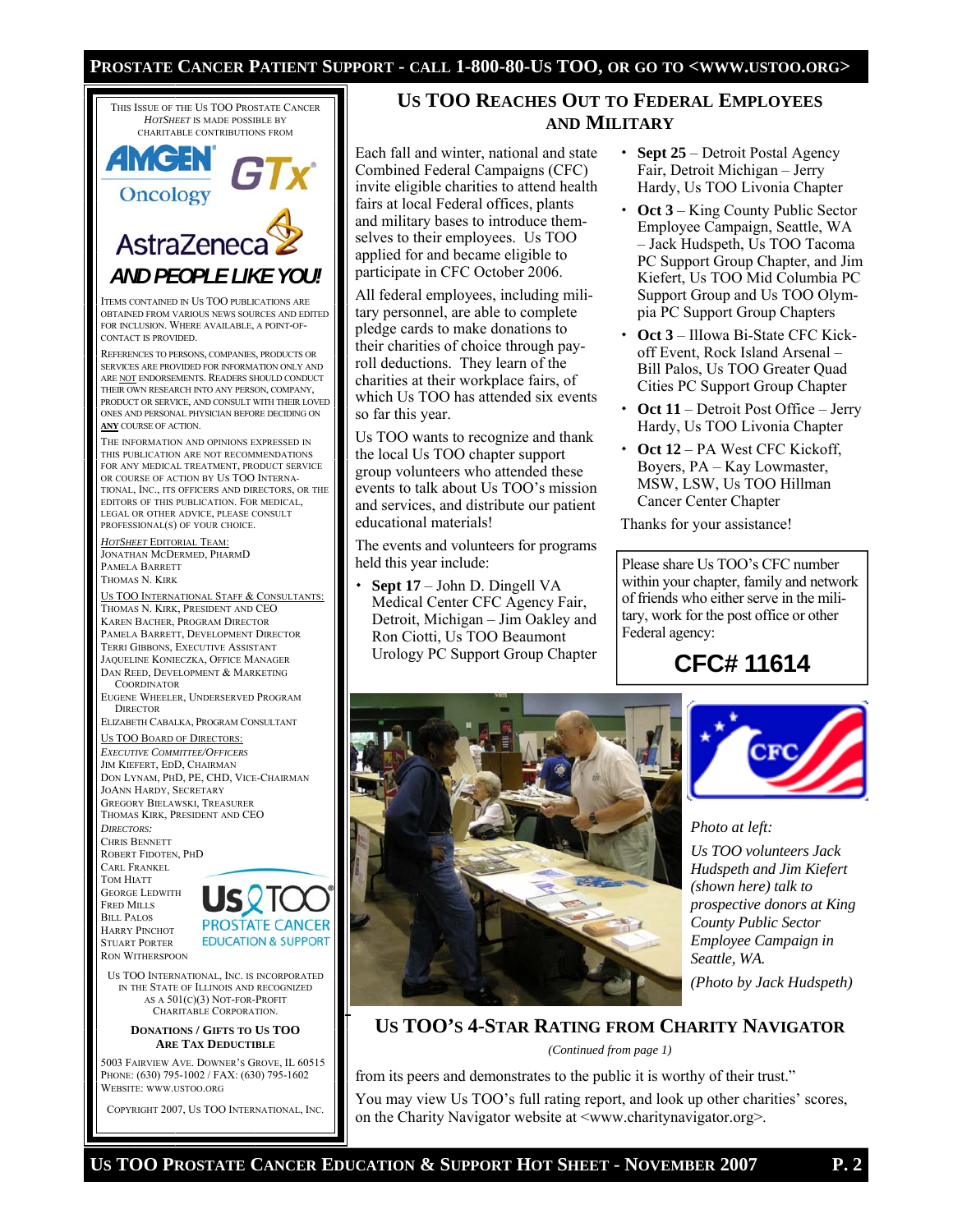## **SIMPLE NOMOGRAM PRE-DICTS LIFE EXPECTANCY FOR PROSTATE CANCER**

A simple nomogram using age and comorbidity predicts 10-year life expectancy in prostate cancer patients who are considering radical prostatectomy (RP) or radiotherapy (RT), according to a new report.

Candidates for definitive therapy for prostate cancer should have a life expectancy of at least 10 years, the authors suggest, but life expectancy estimation is difficult.

Dr. Pierre I. Karakiewicz from the University of Montreal and colleagues devised a tool for prediction of 10 year life expectancy after RP or external beam RT in a large, populationbased cohort of prostate cancer patients who did not receive any secondary treatment.

The overall 10-year survival probability was 81.1% after RP and 30.4% after external beam RT, the authors report in the August 20th issue of the Journal of Clinical Oncology (*J Clin Oncol* Vol. 25, pp. 3576-81, 2007).

Each 1-year increase in age was associated with a 10% increase in overall mortality during 10 years of followup, and each 1-unit increase in Charlson comorbidity index was associated with a 40% increase in overall mortality. External beam RT was associated with 6.6-fold higher mortality compared with RP.

The nomogram based on age and comorbidity demonstrated 84.3% accuracy in predicting the individual probability of 10-year life expectancy after either RP or definitive external beam RT, the researchers note.

"Our nomogram represents an accurate, user friendly, contemporary, and highly generalizable model for predicting 10-year life expectancy in candidates for definitive prostate cancer therapy," Dr. Karakiewicz and associates conclude. "It is simpler and more accurate than its alternatives.

"The impact of predictions for large cohorts can be identified based on suggested cutoffs," they add. Conversely, individual predictions can be used for clinical counseling." *Reuters Health, 4 Sept 2007* 

### **DOC MOYAD'S WHAT WORKS & WHAT IS WORTHLESS COLUMN ALSO KNOWN AS "NO BOGUS SCIENCE" COLUMN**

**"Ginseng, the American kind, may actually help reduce fatigue in some cancer patients-hey that is kind of groovy (by the way, groovy is a 1970s term that means hip or neat or awesome to some older/middle-age folks like me)!"** 

Mark A. Moyad, MD, MPH

University of Michigan Medical Center, Department of Urology

*\*Email and to sign up for more information on general health now! Go to the journal at <www.seminarsprevaltmed.com>.* 

#### **Bottom Line: American ginseng (also known as "panax quinquefolius") at 1000-2000 mg per day may actually help reduce fatigue in some cancer patients. Finally, an herbal product that may actually live up to its hype!**

Herbal products in my opinion carry more hype than the USC, Florida, or Notre Dame football teams put together if you know what I mean. Remember Saw Palmetto or black cohosh!? However, once in a University of Michigan Blue Moon you have to give credit where credit is due my friends and this herbal product impressed the heck out of me, so let's review the study, which has yet to be published.

Fatigue has become one of the most common side effects of cancer treatment, especially for those receiving chemotherapy, hormone suppressive therapy and other types of treatment including radiation therapy. The choices for reducing fatigue include: weight lifting, and a variety of over the counter and prescription drugs that come with all sorts of catches and not much research. However, there may be another cost-effective treatment.

Laboratory studies have suggested that American ginseng may reduce fatigue, but it needed to be tested in a welldone clinical trial. Researchers decided to test 3 doses of ginseng (750 mg, 1,000 mg, or 2,000 mg per day) compared to placebo for a period of 8 weeks. The ginseng and placebo were given in 2 divided doses a day to equal the total amount per day. For example, in the 2,000 mg per day group, a total of 1,000 mg was given at two different times of the day.<sup>1</sup>

Patients with a life expectancy of at least 6 months and a history of cancerrelated fatigue for about 1 month were eligible for this randomized trial. Patients were not allowed in this study if they had use ginseng before, used steroid medication for a long period of time or had cancer in their brain tissue. Patients were evaluated at the beginning of the study (baseline), 4 weeks and at 8 weeks. Researchers used a variety of measures to determine if ginseng worked better than placebo including:

- The Brief Fatigue Inventory (BFI)
- Vitality subscale of the SF-36
- Several analogue scales of perceived benefit

A total of 282 patients (that's right-an unusually high number for a dietary supplement trial which makes this trial wonderfully unique), which included approximately 69 to 72 patients per study group were enrolled in the study from October 21, 2005 to July 5, 2006. There were no significant side effects between the different groups of the study (including placebo), and an equal number of patients dropped out of the trial in each group.

The preliminary results were truly a big surprise that may have immediate application in patients with fatigue, especially from cancer or perhaps due to other scenarios. Does this study prove that ginseng works?

Not necessarily, but to be honest if this were a prescription medication with such a low rate of side effects, I believe it would be discussed with patients immediately. I think the authors summarized the results of this study the best by saying "This randomized pilot trial provided data to suggest that American Ginseng doses of 1,000- 2,000 mg per day may be effective for alleviating cancer related fatigue. Therefore, further study of American

*(Continued on page 8)*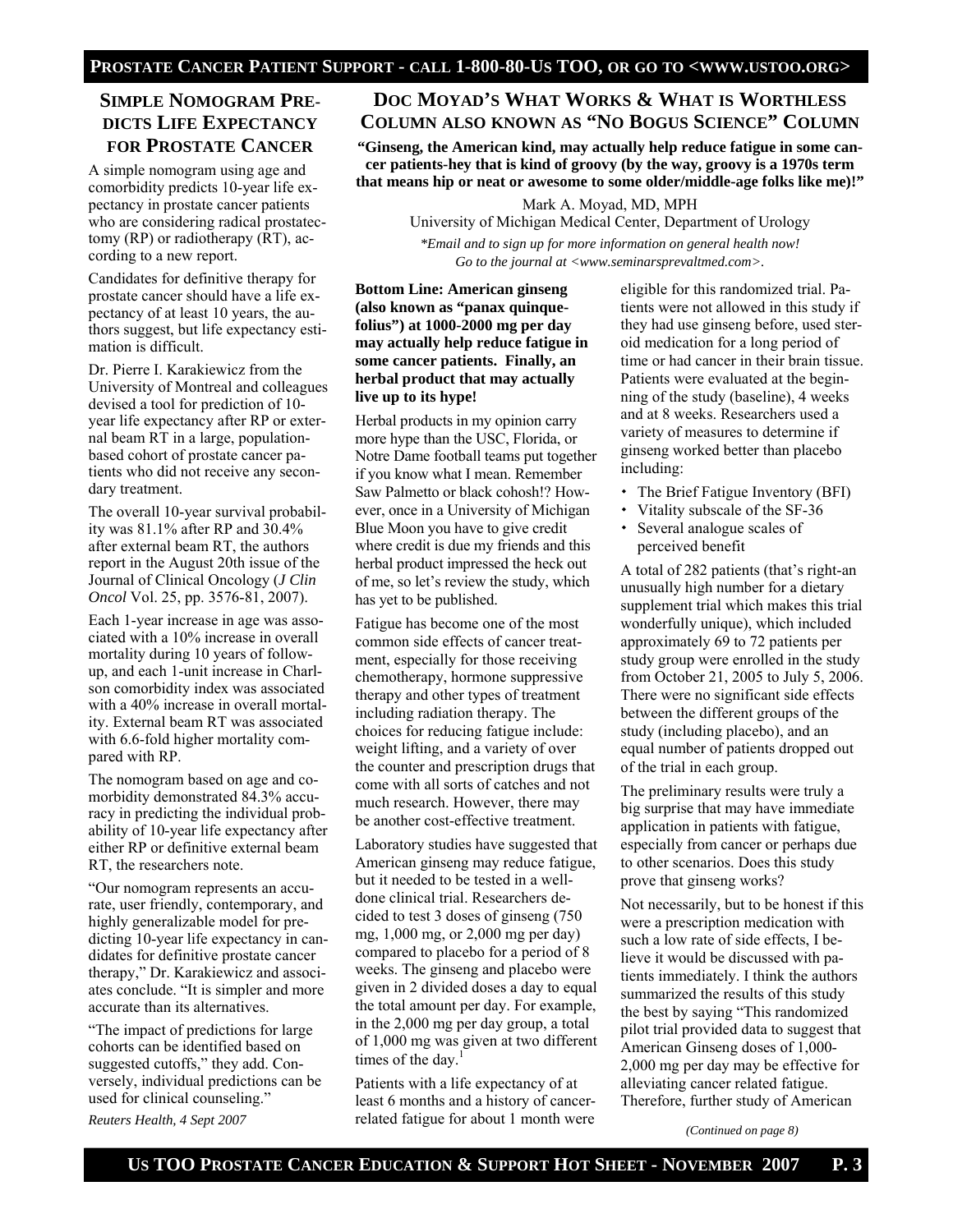### **BLACKS DON'T HAVE MORE AGGRESSIVE CANCER**

*(continued from Page 1)* 

Caucasian patients are four times as likely to receive additional treatment after prostatectomy (RP). Cancer does not discriminate on the basis of race, religion, national origin, or caste system, like people do. Invasiveness of prostate cancer is not race-dependent."

According to Sinha, what is needed is a comparison of the innate aggressiveness of tumors that have been matched by criteria relevant to a diagnosis of cancer as well as treatment after RP.

Drawing on the resources of the Minneapolis Veterans Affairs Medical Center, Sinha selected preserved slices of tumors from 130 surgery patients. From these he was able to match 25 black and 25 white patients according to age, Gleason grade (a pathologist's measure of how advanced a prostate tumor is), clinical stage of the tumors and PSA levels before RP.

To determine how aggressive tumors were, Sinha measured the levels of an enzyme that is essential for destroying membranes that keep cells in place. Called cathepsin B, the enzyme, if unchecked, carves out an "escape route" by which cancer cells can spread. He also measured the levels of a substance, known as stefin A, that inhibits cathepsin B. The ratio of the two substances in slices of prostate tumors gives a measure of how invasive, or aggressive, the tumors are. The most aggressive ones are characterized by a high ratio of cathepsin B to stefin A.

Results showed that the ratios were not significantly different in tumors of

black and white men, all of whom had Gleason score 6 or 7 tumors, indicating moderate risk. The average ratios were 1.78 in black men and 1.59 in white men for Gleason score 6 tumors, and 1.49 in black men and 1.35 in white men of Gleason score 7 tumors. All these ratios were higher than the average ratio in control tissue taken from men with benign prostatic hyperplasia, a common, noncancerous enlargement of the gland.

Sinha said that previous studies had found differences between black men compared to white men and men of other races in terms of prostate cancer incidence, death rate, tumor volume, age, Gleason score and PSA levels. But other factors, such as level of medical care, economic status, access to medical care and nutrition undoubtedly contributed to those differences.

"Our selection of patients, who received equal medical care at the Minneapolis Veterans Affairs Medical Center, minimized differences in prostate cancer of African-American and Caucasian patients," he said.

Furthermore, previous studies did not include [enzymes like cathepsin B] as a factor to distinguish between African-American and Caucasian men, and, therefore, did not provide clues as to the biological basis of invasiveness and progression of prostate cancer."

Sinha stressed that his results must be confirmed by more expansive studies.

*Science Daily, 18 September 2007* 

# **CHEMOHORMONAL THER-APY BEFORE SURGERY FEASIBLE FOR SOME PROSTATE CANCERS**

Long-term follow-up of patients with non-metastatic, high-risk prostate cancer shows that neoadjuvant chemohormonal taxane-based therapy is effective when given before radical retropubic prostatectomy, Italian researchers report. Dr. Giovanni Betto of the University of Padua and co-investigators say that this approach has been advocated before surgery to reduce local and systemic disease recurrence.

The researchers studied 22 patients who underwent neoadjuvant therapy combining docetaxel, a luteinizing hormone-releasing hormone analogue and estramustine. All prostate specific antigen values decreased by more than 90% after hormonal therapy. There was also a significant reduction following chemotherapy, Dr. Betto's group reports in the August issue of BJU International (*BJU Int* Vol. 100, pp. 274-80, 2007).

Of the 20 patients who completed the study, 3 had a complete response, 16 had a partial response and 1 patient, who had a sarcomatoid tumor, experienced progression. Of the 19 patients who had non-nerve-sparing radical retropubic prostatectomy, there were no major complications. Pathological assessment showed that 1 patient had no tumor and 6 had a substantial response.

The overall predicted rate of organconfined disease was 8%, using the latest version of the Kattan nomogram. However, the researchers found that 58% of the patients had organ-confined disease. At a median follow-up of almost 4.5 years, 8 of the patients (42%) were disease free. After 5 years, 85% of the men with organ-confined disease were still disease-free.

"In conclusion," say the investigators, "taxane-based neoadjuvant chemohormonal treatment before radical retropubic prostatectomy is feasible and active against the primary tumor in patients with high-risk prostate cancer."

*Reuters Health, 5 Sept 2007* 

## **MICRONUTRIENT BENEFIT FOR PROSTATE CANCER RULED OUT**

The European Prospective Investigation into Cancer and Nutrition study found that none of the 10 micronutrients analyzed prevented prostate cancer, according to Timothy Key, D.Phil., of Oxford University and colleagues.

But men with high plasma levels of lycopene or all of the carotenoids taken together had a lower risk of being diagnosed with advanced cancer, Dr. Key and colleagues, reported in the September issue of the American Journal of Clinical Nutrition.

The bottom line, concluded Dr. Key

and colleagues in the European Prospective Investigation into Cancer and Nutrition, is that none of the studies to date -- including several randomized controlled trials -- have demonstrated that micronutrients "have any clear effect on prostate cancer risk."

The study enrolled 137,001 men in eight European countries, whose blood was taken at baseline. After an average follow-up of six years, 966 new cases of prostate cancer were diagnosed among the study participants.

*(Continued on page 6)*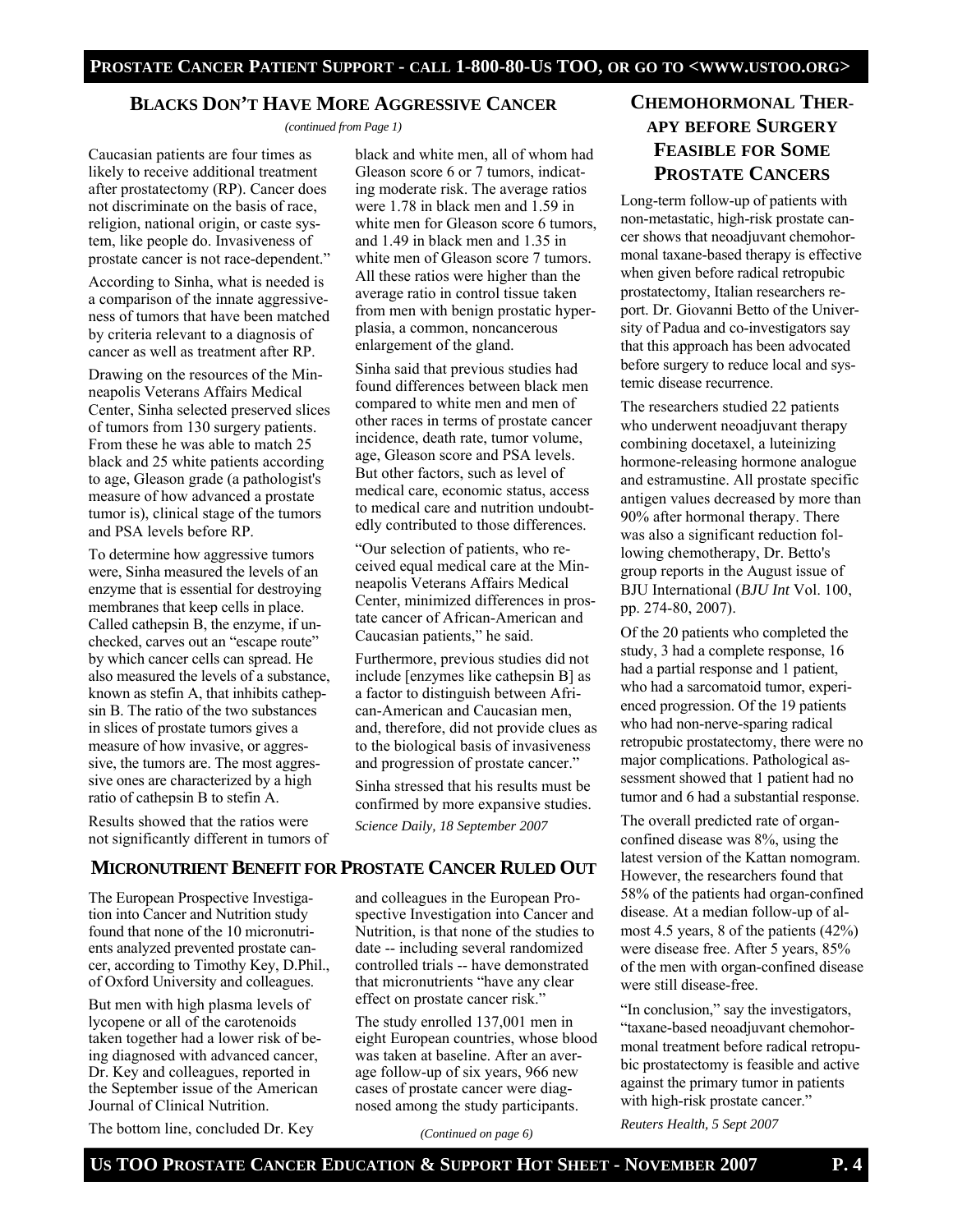## **FINASTERIDE (PROSCAR®) ASSOCIATED WITH BOOST IN DETECTION OF HIGH-GRADE PROSTATE CANCER**

The increase in high-grade prostate cancer seen among men taking finasteride (Proscar) is probably caused by increased detection, two groups of researchers said.

Although a seven-year study reported in 2003 showed that finasteride reduced the occurrence of prostate cancer by 24.8% compared with placebo, it also showed that finasteride patients had a significant increase in Gleason scores of 7 or higher lesions. Now researchers have reported online in the Journal of the National Cancer Institute that the high-grade lesions found, which alarmed many physicians and patients, were mainly a result of better detection among finasteride patients. Both studies used data from the original study, expanded to include several hundred participants whose outcome status wasn't known at the time of the original report.

According to M. Scott Lucia, MD, of the University of Colorado Health Sciences Center, and colleagues, degenerative hormonal changes in highgrade biopsies were equivalent in each group, but prostate volumes were significantly smaller (at P<0.001) in the finasteride group -- 25.1 cc versus 34.4 cc. The smaller volume would make detection of high-grade tumor cells more likely on biopsy, Dr. Lucia and colleagues said.

Also, they noted that among finasteride patients who had a prostatectomy during the study, the rate of high-grade disease -- which was significantly elevated at biopsy compared to those taking placebo -- was equivalent to placebo when tumors were graded after surgery.

Although it's not possible to rule out the possibility that finasteride induces high-grade tumors, Dr. Lucia and colleagues said, their results "suggest that high-grade cancer was detected earlier and was less extensive in the finasteride group than in the placebo group."

A similar conclusion was reached by Peter Gann, MD, ScD, of the University of Illinois at Chicago, IL, and colleagues with Merck, which makes the drug. Dr. Gann and colleagues performed an "observational re-analysis" of the data from the original study,

asking whether the likelihood of detection of high-grade disease at biopsy varied depending on the size of the gland. In fact, they said, a logistic model based on the placebo group showed that the likelihood of finding high-grade cancer decreased as volume increased.

Specifically, for each increase of 10 cc, the chance of detecting high-grade cancer by biopsy fell by 19% with an odds ratio of 0.81. On the basis of the model, Dr. Gann and colleagues said 239 high-grade lesions would be expected among the finasteride patients - - not significantly different from the 243 that were observed. When prostate volume was used as a covariate, the odds ratio for high-grade cancer in the finasteride group, compared to placebo, fell from a significant 1.27 to a non-significant 1.03, they found.

Both groups of researchers cautioned that their conclusions are based on post hoc analyses of the data, and should be evaluated carefully. Dr. Gann and colleagues said their findings "must be interpreted cautiously and (do) not allow us to recommend definitive changes in clinical practice." Nevertheless, the studies taken together seem to show that the increased rate of high-grade cancer "is not likely to be clinically relevant," commented Gerald Andriole, MD, of Washington University School of Medicine in St. Louis, and colleagues in an accompanying editorial.

He noted that despite the "impressive" drop in cancer occurrence among finasteride patients, the drug "has not been embraced in clinical practice." That was largely the result of disquiet about the possibility that the drug was somehow inducing high-grade cancer, they said -- a worry that still can't be completely dispelled despite the "substantial reassurance" provided by the two new studies.

Dr. Andriole and colleagues suggested that the results of a study of a sister drug to finasteride -- dutasteride -- are due in the next few years and should provide better information on the safety of this class of medications.

*MedPageToday.com, 13 September 2007* 

# **FATS, MEAT UNLIKELY TO IMPACT PROSTATE CANCER RISK**

In an email to Reuters, principal investigator Dr. Laurence Kolonel and first author Song-Yi Park of the University of Hawaii, Honolulu, said: "Although diet is likely to influence prostate cancer risk, the intake of total and saturated fat do not appear to be important contributors. However, because high intake of fat can lead to obesity as well as other cancers, the consumption of high fat foods should be limited."

Fat and meat in the diet as potential risk factors for prostate cancer have been the focus of numerous studies, but the results have been inconsistent, the study team notes in a report of their study published in the September 15, 2007 issue of the *International Journal of Cancer*. Some studies have found a positive relationship between prostate cancer and diets high in fat and meat, while others have not.

Kolonel, Park, and their colleagues looked for ties between prostate cancer risk and the consumption of different fats (including total, saturated, monounsaturated, and polyunsaturated fat, and n-3 and n-6 fatty acids), cholesterol, meat (including total, red, processed and poultry), fish and fats from meat in 82,483 men enrolled in a study of diet and cancer. The men were age 45 or older at enrollment between 1993 and1996 and they resided in Hawaii or Los Angeles, CA.

During 8 years of follow-up, 4,404 men developed prostate cancer, including 1,278 advanced tumors. Intake of the different types of fat and meat showed no association with overall prostate cancer risk or with advanced tumors. "Furthermore, we found little evidence of any relation of fat and meat intake with prostate cancer risk within any of the four racial/ethnic groups (African American, Japanese Americans, Latinos and Whites)," they point out. There was a suggestion of a "weak protective effect" of n-3 fatty acid consumption on prostate cancer that was limited to Latinos and Whites.

Overall, "our findings did not support any association between intake of fat, fatty acids, cholesterol, or various meats and prostate cancer risk."

*http://news.yahoo.com, 4 October 2007*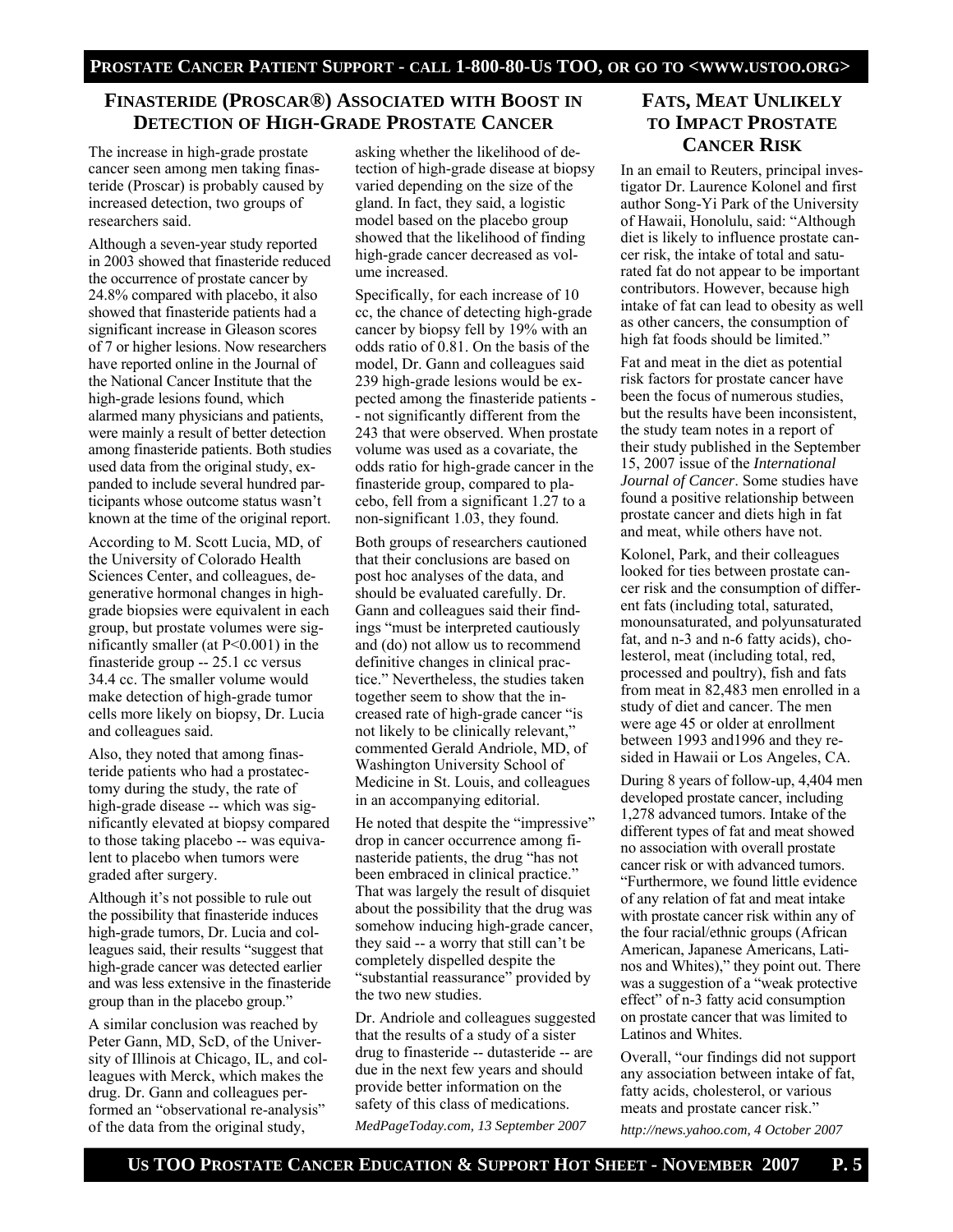### **NO MICRONUTRIENT BENEFIT** *(Continued from page 4)*

Researchers identified 1,064 matched controls who had not developed cancer, and compared plasma levels of the 10 micronutrients -- α-carotene, βcarotene, lycopene, lutein, zeaxanthin, β-cryptoxanthin, canthaxanthin, retinol, α-tocopherol, and β-tocopherol.

But a conditional logistic regression analysis, adjusted for smoking, alcohol intake, body mass index, marital status, physical activity, and education level, failed to find significant associations between any of the nutrients and prostate cancer risk, the researchers said.

On the other hand, for lycopene and the sum of the carotenoids taken together there was "evidence of heterogeneity" between the associations with risk of either localized or advanced disease. Neither was associated with the risk of localized disease but both were inversely associated with the risk

> As pink is to breast cancer, blue is to prostate cancer.

> > s <mark>a man at risk</mark>, it may not be smooth sailing. Us TOO is there for Support,<br>Education, Advocacy.

1-800-808-7866

**US** 2TOO

**PROSTATE CANCER EDUCATION & SUPPORT** 

**Cancer Affects Us TOO** 

**Bring life to the SEA BLUE Campaig** September is Prostate Cancer Awareness Month

ate the prostate cancer blue ribbon up-spread the word about prosts Contact Us TOO or your local chapter to

Reach out to those at risk · Get screened

**US**2TCC PROSTATE CANCER www.ustoo.org 1-800-808-7866

As Men,

Above: SEA Blue campaign poster

Above: SEA Blue window cling

**EDUCATE - ADVOCATE** 

www.ustoo.org

of advanced disease, the researchers found.

Because lycopene is a carotenoid, the association between disease and the sum of the carotenoids is likely driven by lycopene, the researchers said.

But the finding is not clear evidence of a health benefit, the researchers said. The association could be based on "a protective effect, an association of dietary choice with delayed detection of prostate cancer, reverse causality, or other factors," they said.

By "reverse causality," Dr. Key and colleagues said, they mean that the advanced cancer might have been present -- but subclinical -- at the time blood was collected and might have influenced plasma concentrations of the nutrients in some way.

*MedPageToday.com, 7 September 2007* 

# **US TOO SEA BLUE WINDOW CLING GIVEAWAY POPULAR WITH WEB VISITORS**

During the month of September 2007, 80 people ordered more than 800 free Us TOO SEA Blue prostate cancer awareness campaign window clings for Prostate Cancer Awareness Month!

You might be asking yourself, what is a Window Cling? Window clings stick to any glass surface and remove easily. They are adhesive-free stickers for windows, glass, mirrors, car windows, kitchen tiles, porcelain, and jars. Leave your prostate cancer awareness window clings up all year, or remove and store them for re-use next year.

Us TOO distributed posters and window clings of the new *SEA Blue* Prostate Cancer Awareness Campaign to all Us TOO support group chapters to help increase awareness in local communities about Us TOO and prostate cancer, and patient education and support needs.

For more information about the *SEA Blue* Campaign and to obtain more free awareness posters or window clings, please visit <www.ustoo.org/ seablue.asp>.

> Special thanks to sponsor **American Medical Systems**  for supporting this offer!

# **STRESS LEVELS UNAFFECTED BY ACTIVE SURVEILLANCE OF PROSTATE CANCER**

In men with localized prostate cancer, active surveillance of their condition does not appear to increase their levels of psychological stress any more than undergoing immediate radical treatment does, according to UK researchers at the University College London.

As lead investigator Dr. Katrina L. Whitaker told Reuters Health, "our study found that men on active surveillance were no more likely to have anxiety and depression than those who were receiving, or had received, immediate treatment, supporting the acceptability of active surveillance as an approach for managing localized prostate cancer. The paper was published in the September issue of BJU International (*BJU Int* Vol. 100, pp. 540-3, 2007). Dr. Whitaker's last name at the time was Burnet.

To determine if active surveillance increases psychological stress, Dr. Whitaker, at University College London, and colleagues evaluated 329 men with localized disease. One hundred were on active surveillance, 81 were currently receiving radiotherapy plus neoadjuvant hormone therapy, and 148 had previously received radical radiotherapy.

Overall, 16% met criteria for anxiety and 6% met criteria for depression. Analysis showed that higher anxiety scores were significantly associated with being younger and with a longer interval since diagnosis. Depression was also significantly associated with a longer interval since diagnosis. However, anxiety and depression were not significantly associated with management by active surveillance.

The researchers point out that other measures of coping and quality of life might also be important. However, they conclude that close monitoring "was not associated with greater psychological distress than more immediate treatment for prostate cancer."

*Reuters Health, 28 September 2007* 

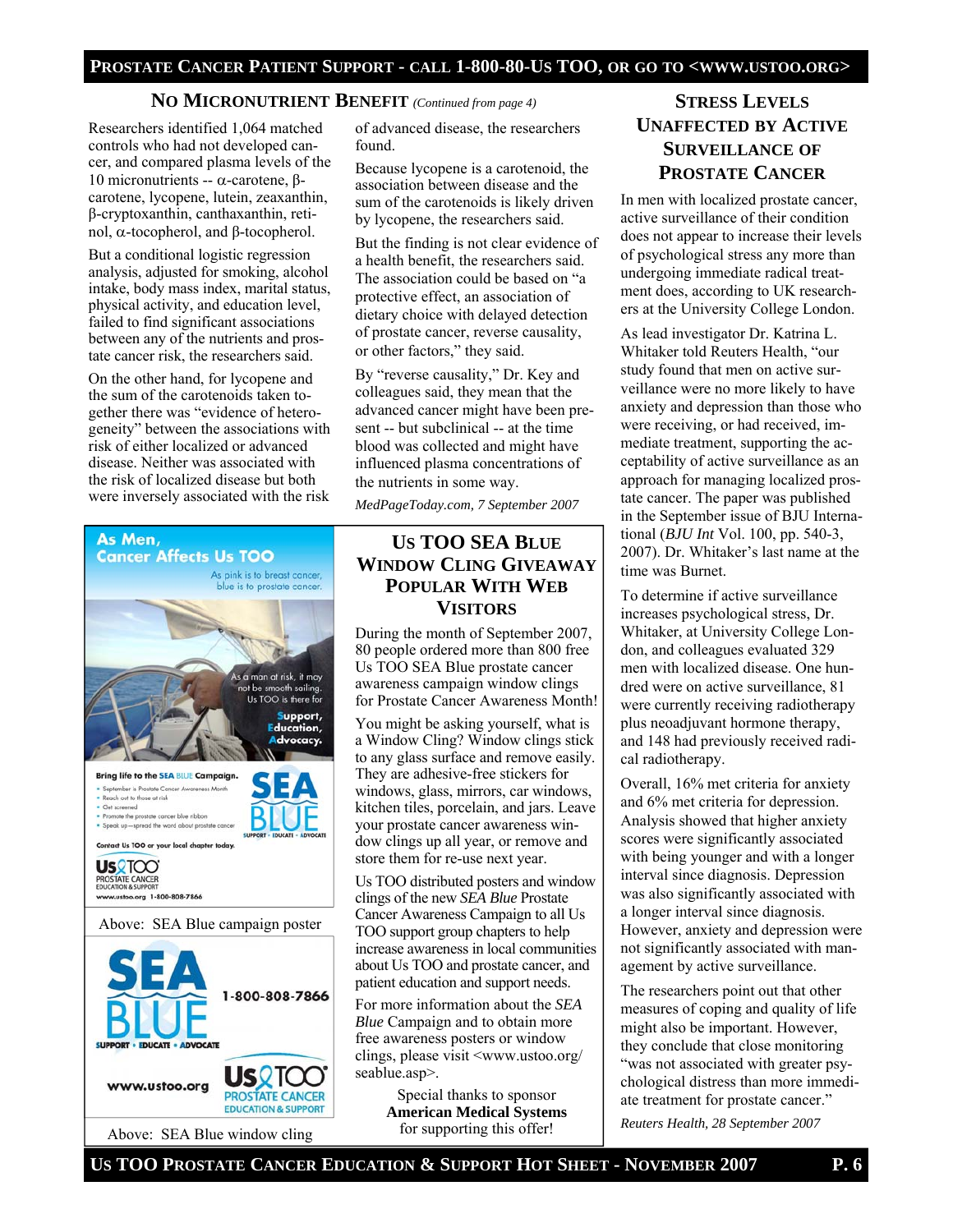# **FROM THE DOCTOR: COMMENTARY ON SELECTED ARTICLES IN THIS MONTH'S** *HOTSHEET* **By Gerald W. Chodak, MD**

An overriding theme for this month's *HotSheet* is *risk*; the risk of getting prostate cancer, the risk of having aggressive cancer, the risk of getting fatigue depression or anxiety while on therapy and the risk of dying based on non-cancer health status.

Starting with risk, an interesting report about cancer in Caucasians vs. African-Americans revisits the question whether the disease is truly worse in African-Americans, or as a group, they tend to receive less care. This University of Minnesota study supports the belief from other reports that the disease is not significantly different between the two ethnic groups.

This is somewhat comforting for African-Americans in that it means that as long as they are appropriately followed and treated, they can achieve

### **GLEASON SCORE**

*(Continued from page 1)* 

on time to recurrence after definitive therapy in patients with localized or locally advanced disease.

The study included 2,370 men with clinical tumor category 1c to 3b, nodenegative and nonmetastatic adenocarcinoma of the prostate, who received treatment between 1989 and 2005 at a Harvard-affiliated hospital. Treatment consisted of surgery or radiation therapy with or without hormonal therapy, and Gleason scores were assigned to the prostate needle biopsy specimens.

Researchers used Cox regression to assess if there was a significant association between the presence or absence of tertiary grade 5 in men with Gleason score 7 disease and time to recurrence vs. Gleason score 5 to 6, or 8 to 10 disease. The analyses were adjusted for known prognostic factors that included PSA level, patient age, tumor category, and type of therapy.

They found that patients with Gleason score 7 and tertiary grade 5 disease had a median time to PSA failure of 5 years. This was significantly shorter than the 6.7 years to PSA failure of men with Gleason score 7 without *(Continued on page 8)* 

the same outcomes as Caucasian men.

Another report about the risk of disease is presented in a new analysis of the finasteride (Proscar®) chemoprevention trial. This study found that taking the drug once a day for 7 years reduced the risk of developing prostate cancer. Unfortunately, a paradoxical effect was found; a greater percentage of the cancers detected in the treatment group had more aggressive cancers.

Consequently, few doctors have recommended that the drug be used for preventing the disease. This report reanalyzed the results from that study and concluded that the reason for finding more cancers is not because the drug made the cancers worse but rather because the drug decreased the size of the gland making it easier to find the more aggressive cancers.

This is an intriguing analysis, but it does not resolve the controversy. There is, however, another study in place that hopefully will shed more light on this issue and help determine if indeed a way to prevent prostate cancer has been identified.

Diet is again addressed in an article from Hawaii and Europe. Do meat and fatty foods and the intake of certain micronutrients impact on the diagnosis of prostate cancer? The Hawaiian article says no for meats and fatty foods and the European study only found that lycopene might be protective.

These findings agree with some and conflict with other previously published studies. Unfortunately, it is the same old, same old problem. Neither study is prospective in which men are randomized to one diet or another. As has been written so often before, no valid conclusions can be made from these types of analyses. Nevertheless, avoiding a lot of meat and fatty food intake has so many other health advantages because we would all do well to limit these foods.

Important information about survival following surgery or radiation based on other illnesses is provided in a re-

port from the University of Montreal. When men are considering which treatment to choose for their prostate cancer, the choice should be greatly influenced by each man's overall health. If a man has only a small chance of living for ten years because he has a number of other illnesses, aggressive therapy is less likely to be worthwhile. This information should be discussed carefully with every patient as part of his overall consultation regarding the choice of therapy.

An interesting report from England addresses the psychological impact of undergoing various treatments. Throughout the world, physicians have become increasingly concerned about over-treating prostate cancer since detection has improved and many men are being diagnosed with non-life threatening cancers. Watchful waiting and careful monitoring will be appropriate for many men but what about the psychological impact. Will it cause excessive anxiety and possible depression knowing that a cancer is present and not being aggressively treated?

This report analyzed men with psychological testing and found that watchful waiting was no more stressful than other treatments. A formal study will be required to determine if similar results would be found for US patients who might be a bit more anxious than their British counterparts.

Two other treatment-related reports have a similar limitation. The report on focal therapy of prostate cancer using cryotherapy is uncontrolled and lacks long-term follow-up. The danger in such an approach is that prostate cancer usually occurs in more than one area of the prostate and often the small lesions may be the aggressive ones. On the other hand, so many of the cancers currently being detected probably do not need any therapy. So, is focal therapy a good business decision or a way to optimize therapy while minimizing side effects? Only proper studies will answer this impor- *(Continued on page 8)*